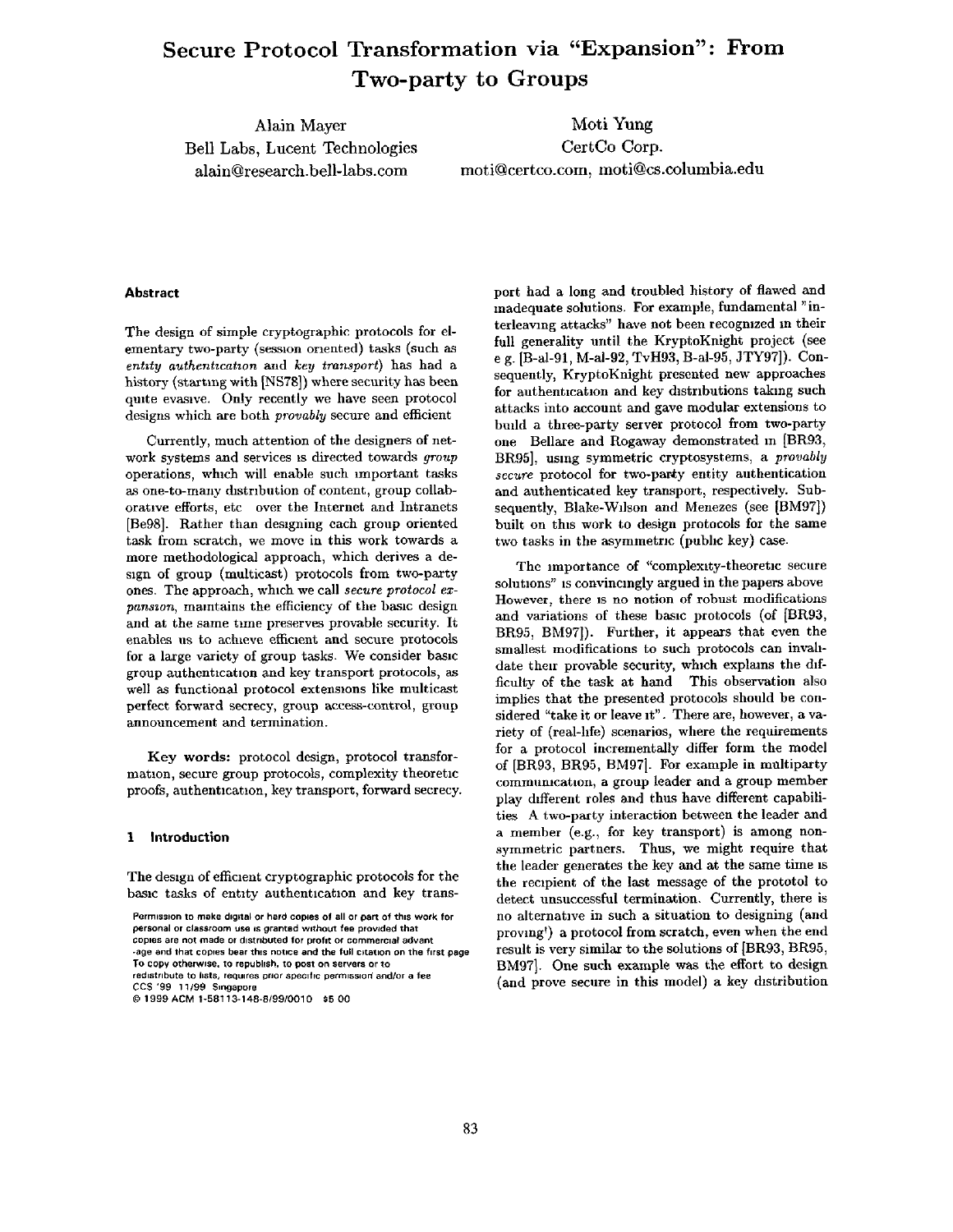with smart cards in [SR96], who based their design on a modified [LM93].

Our goal is to work towards a remedy for this situation by introducing instances of secure protocol expansions. Such transformations allow a protocol designer to systematically leverage the basic work of [BR93, BR95, BM97] to obtain a customized solution. This direction is influenced by the "modular and scalable" approach of the work on KryptoKnight which took an entity authentication protocol, extended it to a two-party key exchange of various flavors, and further extended this design to the "Needham-Schroeder" three party model.

Our transformations expand the functionality of the protocol by incremental reqmrements that either increase the number of parties, vary the parties' functionality, or add properties to the specified protocol. In this way, we derive increasingly more specialized protocols, customazed to actual system requirements. Intuitively, our "protocol expansion approach" is to construct a new protocol  $P_2$  via a transformation from a protocol  $P_1$  which is already proven secure and then show that any adversary which can break  $P_2$ can also break  $P_1$ . Indeed, the incremental expansion by small but useful steps and the proof methodology, is what typffies our transformations (rather than describing them by a formal definition, which seems hard to do). Basically, each step adds a communication step to the basac protocol, or aggregates messages based on the basic protocol. As a result, the initial structure of the basic protocol  $P_1$  is embedded inside  $P_2$  in certain ways (e.g., as a substructure or as an aggregated structure).

The goal of our method is primarily to achieve secure *multzcastmg* protocols (though it probably can be used elsewhere) The *multicast key transport problem* is stated as follows one entity (leader) wishes to select keying information and communicate it in secret to a group of other entities (members) over a distributed network If each member also desires an assurance of the leader's identity (and vice versa), this as known as *authentzcated multzcast key transport.* Note that even if this task is implemented as a sequence of two-party protocols (e.g., whenever a new party wants to join the multicast group), it is now executed among two unequal parties and thus new requirements may apply. A closely related problem is *multicast authentication*. Here, the leader merely desires an assurance of the members' identity (or vice versa). Based on these two basic primitives, fundamental tasks which add more functionality, such as *group access control, group announcement* and *termznatwn,* and *group-key and sesswn-key management*  can be performed within the group Also, *perfect forward secrecy* (see [DOW92]) as typical additional requirement in this setting.

#### Our **Contributions.**

- **1** Define the security goals for multicast authentication, authenticated multicast key transport, and more complex tasks, such as group access control and forward secret group session-key distribution.
- 2. Construct some basic *provably secure "protocol expansions"* general enough to cover both the symmetric key and asymmetric key cases: (1) transform a two-party auth/key-transport  $n$ flow protocol into a two-party  $n + 1$  flow protocol (as explained later, such a transformation is needed to obtain protocols meeting additional  $consistency$  requirements):  $(n)$  transform a twoparty auth/key-transport protocol mto corresponding multicast protocols; (hi) embed basic multicast protocols in group management routines to enhance the protocol functionality.
- 3. Construct a provably secure multicast sessionkey distribution protocol with forward secrecy out of basic secure multicast protocols

Multicast Background: Many secure group communication protocols have been proposed in the hterature from small group collaboration (e.g., [G97]) to Internet wide IP-multicast (see  $[C+99]$  for a taxonomy of multicasting protocols). [BC95] argue that multicast commumcation is inherently more susceptible to security attacks than uni-cast. Multicast security is indeed one of the current research interests of the Internet community ([Be98]) The type of transformations we introduce can yield a basic "arsenal" of group-protocols which are flexible so that they can be easily matched onto different group structures and network architectures, giving solutions which are essentially as efficient as the ones proposed in the literature (e.g., [BC95, B96, M97, AMP96, JKKO94, G94, G97]) and are, m addition, provably secure Both the efficiency and flexibihty are imphed by the design methodology (starting from two party protocols and transform incrementally using simple expansions) We note that here, we do not consider (yet) Diffie-Hellman based approaches to group commumcation, for which a large body of work exists as well (see, e g., [STW96, BW98, AST98]).

Organization of the rest of the paper: In Section 2 we review and umfy the two-party definitions and security models developed in [BR93, BR95, BM97]. Section 3 introduces a simple syntax to express our transformations. Our first transformation in Section 4 shows how to add a consistency requirement to key transport to ensure that a joining group member is not left in an inconsistent state with respect to the leader Sections 5 and 6 give transformations for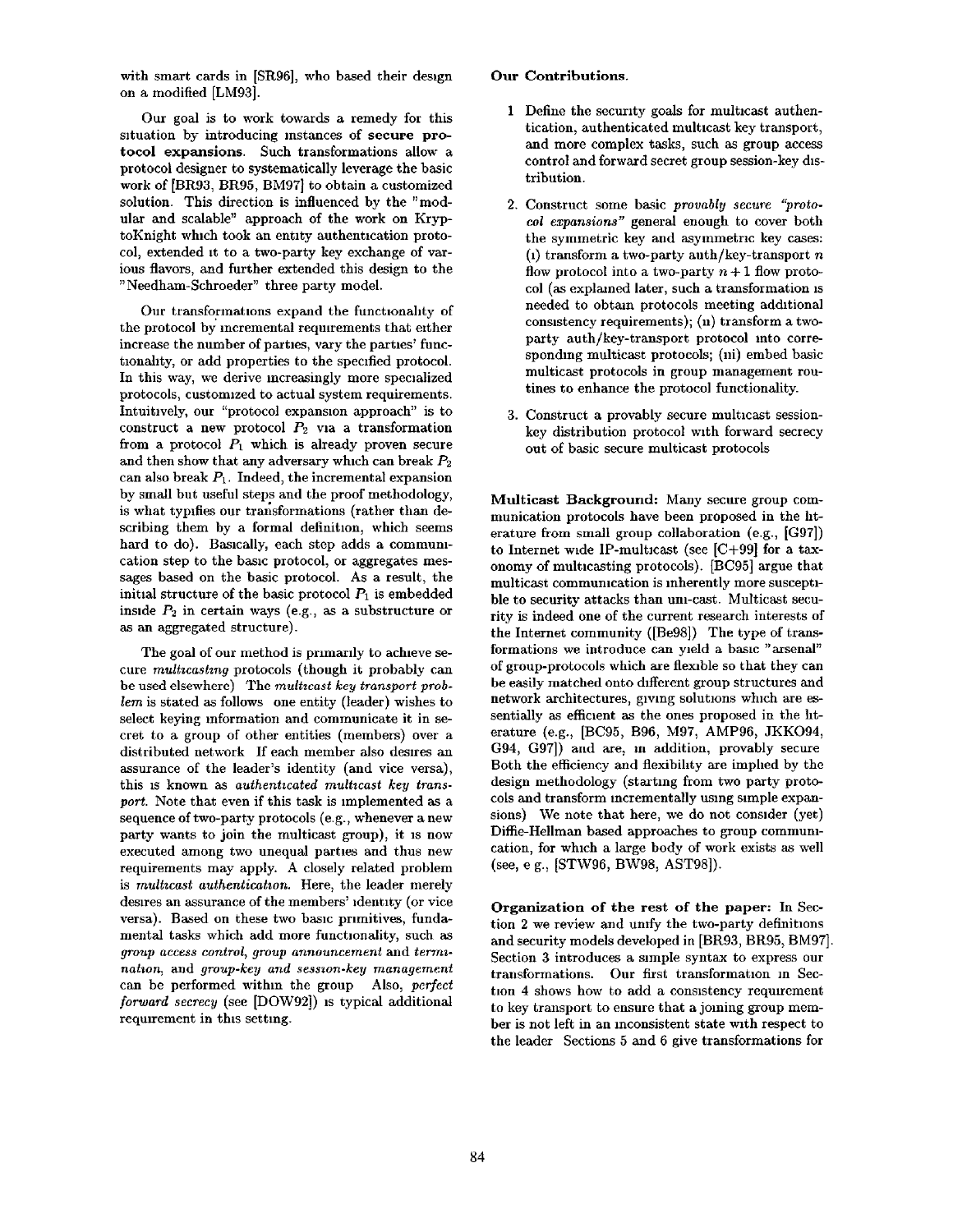multicast authentication and key transport. In Section 7 we introduce multicast with perfect forward secrecy Section 8 ties all the concepts together in the design of group management. Section 10 contains a few concrete protocols obtained by applying our proposed transformations All our proofs are given only as sketches of ideas rather than being formal (however they provide enough intuition to explain our claims and the essence that will guide the formalism)

## **2 Definitions and Model for Basic Two-Party Protocols**

In the following, we present a unification and overview of the definitions and models developed for symmetric key and asymmetric key cases resp. in [BR93, BR95] and in [BM97] This unified model serves as our base for expansion This model allows the adversary to control the message schedule and interleaving of sessions among parties, it is a natural model for open networks where entities may engage in concurrent activities (e.g multiple authentication sessions). This was first pointed out in [B-al-91] and further developed in [DOW92, BR93]. The adversary controls which parties to corrupt and its actions are modeled by the queries it asks The security is formulated with respect to the non-corrupted parties Let us review the model at some formal level, for more details see the above mentioned papers

## *A protocol* is implemented by a function  $\Pi$ :  $\Pi(1^k, A, B, K_{A,B}, c, \rho) = ((m, \sigma), \delta, \kappa)$

where  $k$  is the security parameter,  $A$  is identity of sender;  $B$  is identity of intended partner;  $K_{A,B}$  is secret keying information of the sender (long-lived symmetric key with intended partner or private key). We assume that every party, including  $E$ , has access to any public keying information of all parties involved, c is the conversation so far;  $\rho$  are (possible) random coins,  $(m, \sigma)$  the next message sent by A to B with its signature if an asymmetric solution is used,  $\delta$  is A's current decision to accept the outcome of the protocol;  $\kappa$  the exchanged key. A *key generator*  $\mathcal G$ is associated with a protocol and generates the appropriate keying material This can be either a long lived symmetric key shared by two parties or public/private key portions for any given party's public key In the latter case, G also forms a directory *public info* containing the public keying information for each party

The *adversary*  $E$  is a probabilistic Turing machine, which takes *pubhc znfo as* input (if any) and which can make *queries* to  $\Pi_{A,B}^s$ , which is the oracle for protocol of  $A$  attempting to talk to  $B$  in session  $s$ (the sth protocol run between  $A$  and  $B$ ) The queries are summarized in Figure 1 The send-query indicates that E is sending message  $(m, \sigma)$  to A, claiming it is from  $B$  m session  $s$ . The reveal-query gives  $E$ the session key of s and the corrupt-query gives  $E$  the long-term secrets of A. A *benign adversary* faithfully executes the send-queries according to the protocol. Other restricted adversaries are possible, though not needed in the paper.

Different suggested two-party protocols use different cryptographic primitives for encryption and message authentication. Some of our transformations employ in addition *pseudo-random functions* [GGM] as a primitive, denoted  $PRF_k(x)$ .

A conversation of  $\Pi_{A,B}^{s}$  is the sequence  $C = (t_1,\alpha_1,\beta_1)(t_2,\alpha_2,\beta_2),\ldots,$ 

where at time  $t_1$  the oracle was asked  $\alpha_1$  and responded with  $\beta_1$ , etc

Definition 1 *(Matching Conversation, from [BR93]) Consider a protocol with R moves. Let*  $R = 2r - 1$ . We say that  $C'$  is matching to  $C$  if  $C$  is prefixed *by*  $(t_0, \lambda, \alpha_1)(t_2, \beta_1, \alpha_2) \ldots (t_{2r-1}, \beta_{r-1}, \alpha_r)$  and  $C'$  is *prefixed by*  $(t_1, \alpha_1, \beta_1), (t_3, \alpha_2, \beta_2)$ ..  $(t_{2r-3}, \alpha_{r-1}, \beta_{r-1})$ and analogously for C matching to  $C'$ .

Similarly, we say that  $C'$  is matching to C including signatures, if each message is signed and the signatures match as well in the conversation.

# **2.1 Mutual Authentication (MA) & Authenticated Key Transport (AKT)**

Let  $No-match^{E}(k)$  be the event in which an *noncorrupt oracle* accepts the outcome of the protocol against adversary  $E$  without the existence of another *non-corrupt* corresponding oracle that had a matchmg conversation Note that signatures are not included to allow  $E$  to replace a signature in a flow by a different, but also valid signature (see [BM97]).

Definition 2 *(Mutual authentication MAA,B, from [BR93, BM97])* 

 $I(1)$   $\Pi_{A,B}^{s}$  and  $\Pi_{B,A}^{s}$  have matching conversation (with  $spanatures) \Rightarrow both accept.$  (2)  $P(no-match^{E}(k))$  is *neghgzble.* 

When adversary E issues a reveal-query to  $\Pi_{A,B}^s$ , we say that  $\Pi_{A,B}^s$  is *opened.*  $\Pi_{A,B}^s$  is *fresh* if 1) it has accepted, 2) is unopened and non-corrupt, and 3) there is no opened or corrupted oracle engaging in a matching conversation with  $\Pi_{A,B}^s$ 

# Definition 3 *(Authenticated Key Transport AKTA,B, from [BR93, BM97])*

 $(1)$  II *is secure mutual authentication protocol.* (2) *In presence of a benign adversary E, both*  $\Pi_{A,B}^{s}$  and  $\Pi_{B,A}^s$  accepts the same key, chosen according to a *predefined dzstmbutwn. (3) E cannot distmguzsh an accepted key at a fresh oracle from a random value w~th non-neghg~ble probabihty.*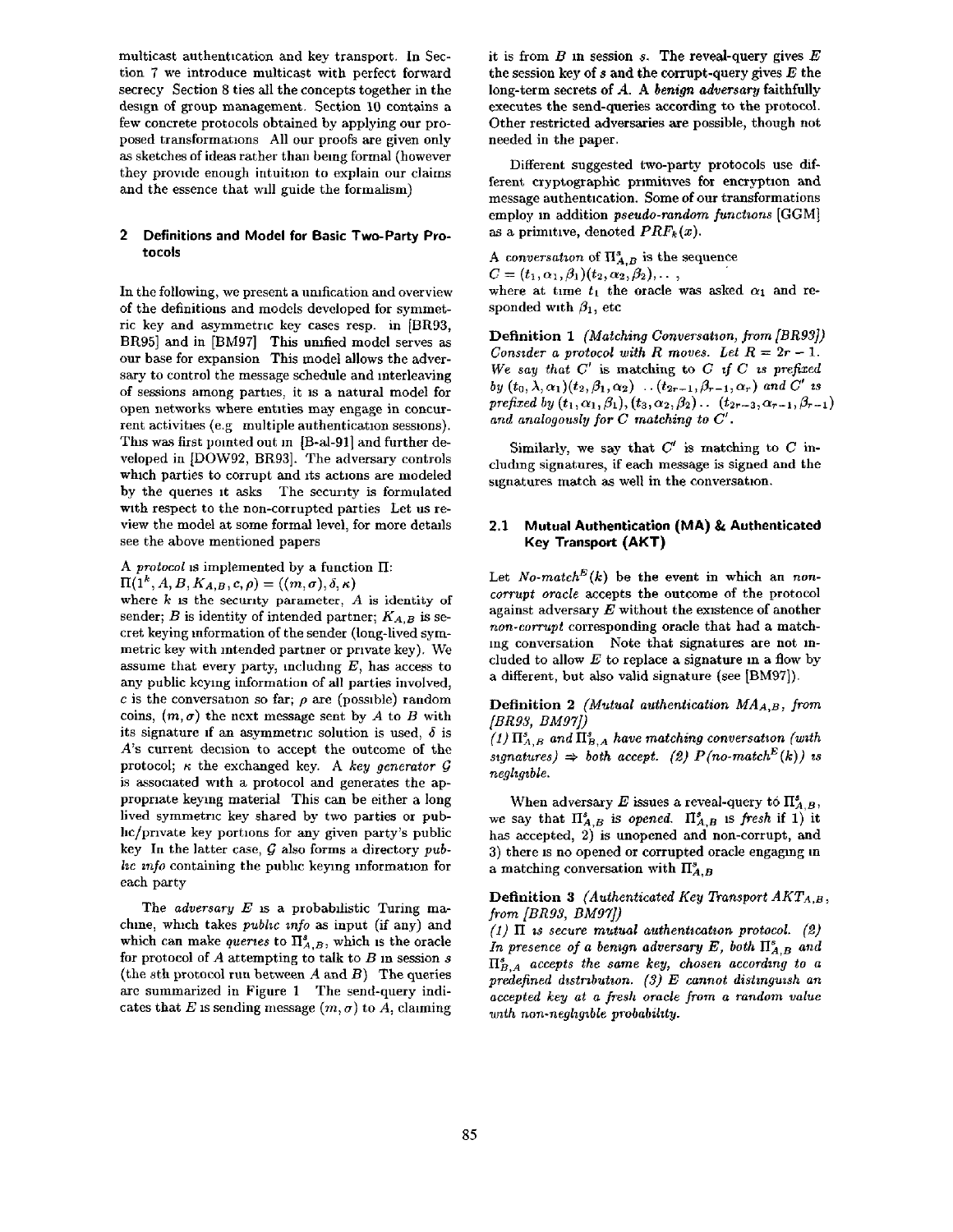| Query                        | Oracle reply                                                                                                                      | Oracle update           |
|------------------------------|-----------------------------------------------------------------------------------------------------------------------------------|-------------------------|
| $Send(A, B, s, (m, \sigma))$ | $\mid \Pi^{(m,\sigma),\delta}(1^k, A, B, K, c^s_{A,B} \quad (m,\sigma)) \ \mid \ c^s_{A,B} \leftarrow c^s_{A,B} \cdot (m,\sigma)$ |                         |
| Reveal(A, B, s)              | $\Pi^{\kappa}(1^k, A, B, K, c^s_{A,B} \cdot (m, \sigma))$                                                                         | none                    |
| Corrupt $(A, \vec{K'})$      | $\bar{K} = \{K_{A,B_{i}}\}$                                                                                                       | $\vec{K} \leftarrow K'$ |

Figure 1. Adversary's queries

#### **3 Message-Format Syntax for Transformations**

We introduce a message format syntax to help us formulate our protocol transformations.

For our protocol transformations, we define a message  $m_{A,B}$  from  $\Pi_{A,B}^s$  to  $\Pi_{B,A}^s$  as being grouped into the following fields:  $A$  is the sender identification,  $B$ is the receiver identification,  $d_A^s$  is data (pay-load) created by  $A$  for session  $s$ , and  $d_B^s$  is data created by  $B$  and echoed in  $A$ 's message. Let  $r_A^s$  denote a *nonce* created by A. Let e denote encryption, let a denote message authentication. Some of these fields can be empty We also subsume the nonce into the payload if no explicit transformation on the nonces is required. Depending on the basic assumption of the protocol (i.e., symmetric or asymmetric cryptography), encryption and authentication in *mA,8* is done either via a shared key between  $A$  and  $B$  or with the public key of  $B$  and the private key of  $A$  respectively Hence we can describe  $m_{A,B}$  in the symmetric case as  $m = (B, A, r_A^s, d_A^s, d_B^s, e_{A,B}(d_A^s, d_B^s), a_{A,B}(.)),$  where  $a(.)$  denotes authentication applied to the preceding part of the message. If asymmetric key cryptography is used, then we have:

 $m = (B, A, r_A^s, d_A^s, d_B^s, e_B(d_A^s, d_B^s), a_A(.)).$ 

# **4 Transformation to Assure Group Member Consistency**

While the requirements for  $AKT_{A,B}$  of [BR93] are certainly necessary, they might not be sufficient for specific applications, such as multicasting. For instance, the adversary can cause any of the parties not to accept and the other to accept. In this section we show how to ensure that a joining group member is not left in an inconsistent state with respect to the group leader We present possible additional consistency requirements

Definition 4 *(Conszstency for AKT)* 

- *1. B has accepted (holding the session-key)*  $\Rightarrow$  *A has accepted.*
- 2. A has accepted  $\Rightarrow$  B has accepted (holding the *sesswn-key).*

In a multicast environment,  $A$  is typically the group-leader and  $B$  is a (prospective) member of  $A$ 's group. A group-leader distributes a group key to all (authorized) parties requesting membership m the multicast group, possibly by executing a separate  $AKT_{A,B}$ , for all requesting parties  $B<sub>i</sub>$  A groupleader also manages a list of current group members. The first requirement above guarantees that when a member accepts, it is indeed included on the leader's group-hst, while the second requirement ensures that a member being included on the leader's list implies that the member has accepted Adding both requirements imphes that the AKT protocol has to solve consensus, an Impossible task in the presence of our strong adversary  $E$  (see [FLP85]). Still, all correct and minimal (i.e., a party cannot accept before the receipt of the last message sent to it) protocols fulfill either the first or the second requirement

Lemma 5 *Any correct manamal AKT protocol fulfills consistency requirement 1 (2) if and only if the last message is sent by the leader A (member B).* 

**Proof:** (idea) Assume that the last message is sent by the prospective group member. The prospective group member must have already accepted at the time it sent the message. The leader cannot accept before the receipt of this message, since otherwise we could design a protocol with the same behavior with one less round of messages. O

Now, let us consider the case where  $E$  manages to terminate  $AKT$  in a state where either a member  $B$ or the leader A has not accepted. If the member has not accepted, it can simply restart the AKT protocol. If a prospective member  $B$  has accepted, but not the leader, then we must decide whose responsibility it is to restart the AKT. It is hkely that at that point, the leader does not have proof of B's authenticity Hence, if we put the responsibility onto the leader, we further increase the load and open up vulnerabilities to demal of service attacks against the leader. The only other option in this case is to have  $B$  time-out after it accepted and has not received any group-messages. Given these considerations, it is advantageous using an AKT protocol guaranteeing Consistency Requirement 1 Indeed, many of the actual protocols (e g, [G97]) are demgned this way. We now show how to transform any secure protocol with Consistency Re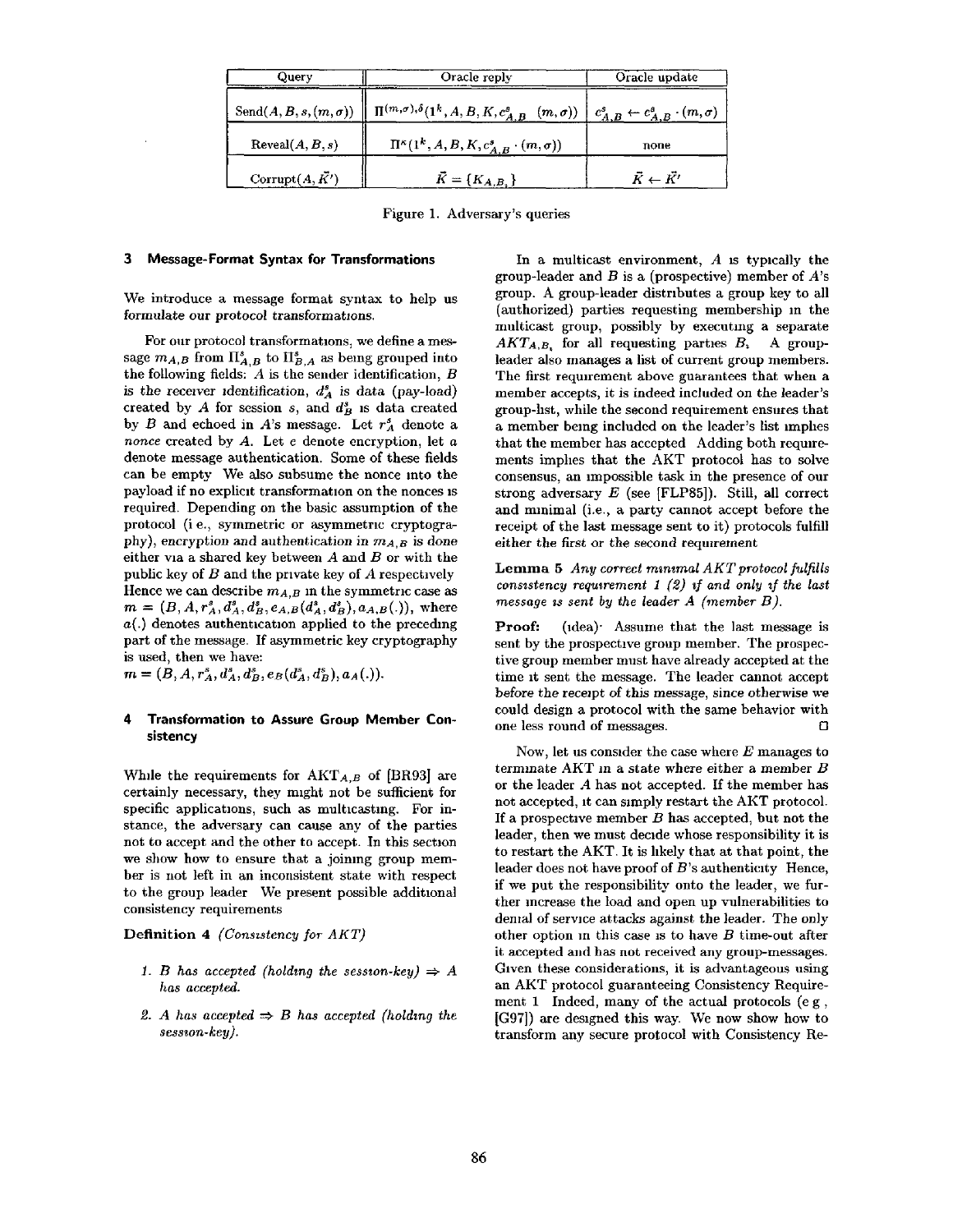quirement 2 (such as the  $[BR93]$  protocol) into a secure protocol with Consistency Requirement 1. N denotes the number of messages exchanged in AKT An example of a concrete application of this transformation can be found in Section 10. Let the resulting protocol be denoted by AKT\*

- Construct  $\text{AKT}_{A,B}^s$  and  $\text{AKT}_{A,B}^{s'}$  ( $s' \neq s$ , e.g.,  $s' = s + 1$ ) AKT<sup>s'</sup> transports a dummy key, e.g., a null string
- For all messages in rounds #i  $(3 \le i \le N)$ and session *s.*  $m_{A,B}^i = (B, A, d_A^s, d_B^s, a(.))^i$ is replaced by  $m = (B, A, (d_A^s, d_B^s)^t, (d_A^{s'}, d_B^{s'})^{t-2}, a()$ and similarly for  $m_{B,A}$
- A new message  $\#(N+1)$  from A to B is created, which is taken as the message  $\#(N-1)$  from A to B in AKT<sup>s'</sup><sub>A,B</sub>. (Data which does not influence  $B$ 's decision can be omitted)

Theorem 6  $AKT^*$  is a secure authenticated key trans*port protocol.* 

Proof: (idea): We first show that AKT\* is a secure MA. We assume that E break MA against  $AKT^*_{A,B}$ , and show that in this case  $E$  is also successful against  $AKT_{A,B}$ : Consider the first flow accepted by the receiver, in a conversation of  $AKT^*_{A,B}$  which distinguishes it from a matching conversation Since  $\text{AKT}^s_{A,B}$ and  $AKT_{A,B}^{s'}$  are both secure MA when executed alone, and since both  $\Pi_{A,B}^{s^*}$  and  $\Pi_{B,A}^{s^*}$  are fresh, E must have combined some information of the flows of these two sessions in order to compute the distinguishing flow. But in this case,  $E$  can simply observe the flows of  $AKT_{A,B}^s$  to break MA against  $AKT_{A,B}^{s'}$ .

It is straightforward that in the presence of a benign adversary, both parties always accept the same key, transported in the AKT<sup>s</sup><sub>A</sub>-part of AKT<sup>\*</sup> We are left to show that  $E$  cannot guess the resulting key at a fresh party<sup>.</sup> Since  $AKT^s_{A,B}$  is secure and since  $AKT_{A,B}^{s'}$  does not use any data related to the resulting key,  $E$  obtaining non-negligibe information on the key is equivalent to breaking  $AKT^s_{A,B}$ .  $\Box$ 

# **5 From Authentication to Multicast Authentication**

In this section, we show a secure protocol expansion, transforming a two-party MA into a multicast authentication protocol: A single party A wants to authenticate *n* distinct parties  $\tilde{B} = \{B_1, B_2, \ldots, B_n\}$ at the same time. A might communicate via a single multicast message or by many one-to-one messages. Let  $No-match<sup>E</sup>(k)$  denote the previously defined event for oracles  $\Pi_{A\ \vec{B}}^{s}$ ,  $\Pi_{B_{s},A}^{s}$ .

## Definition 7 *(Multicast Authentication)*

 $(1)$   $\forall i$  :  $(\Pi_{A,\vec{B}}^s, \Pi_{B_i,A}^s)$  *have matching conversation* (with signatures)  $\Rightarrow$  both accept wrt to *i.* (2)  $\forall i$  :  $P(no-match<sup>E</sup><sub>r</sub>(k))$  is negligible.

Note that the above definition requires that if A has some non-matching conversations, then still the parties involved in matching ones have to accept. We now show a transformation of a mutual authentication protocol  $MA_{A,B}$  into a multicast authentication protocol  $MA_{A,\vec{B}}$ , with the simplifying assumption that no encryption is used in  $MA_{A,B}$  (if this is not the case, we can use the transformation of the key transport protocol in the subsequent section):

> • Consider *n* instances  $MA_{A,B}$ , for  $1 \leq$  $i \leq n$ , where the *n* messages sent by *A* in each round are of the form  $m_{A,B_t}$  =  $(B_{i}, A, r_A^i, d_{B_i}^i, a(.)),$  assuming wlog that the session number (s) for  $MA_{A,B}$ , is *i*. If MA is symmetric-key based: in each round, replace the  $n$  messages  $m_{A,B}$ by a single multicast message  $m =$  $((B_1, \ldots B_n), A,$  $(PRF_{r_{A}^{1}}(A, B_{1}), ..., PRF_{r_{A}^{1}}(A, B_{n})),$

 $(d_{B_1}^1 \ldots d_{B_n}^n), (a_{A,B_1}({\cdot}), \ldots, a_{A,B_n}({\cdot})))$ If MA is asymmetric-key based in each round, replace the *n* message  $m_{A,B}$ , by a single multicast message  $m =$  $((B_1, \ldots, B_n), A,$  $(PRF_{r^1}(A, B_1), \ldots, PRF_{r^1}(A, B_n),$  $(d^1_{B_1}, \ldots, d^n_{B_n}), a_A()$ 

• A accepts or rejects the outcome for each  $B<sub>i</sub>$  separately.

Note that an asymmetric-key based MA yields a more efficient transformation, since A has to compute authentication only once per message We do not assume anything on the underlying transport mechamsm, in particular we allow for the possibility that A's message is broken into pieces (smaller messages) according to the different recipients either at A or in transit (e.g., there is a  $B_i$  joining at a later point in time or IP multicast)

Theorem 8  $MA_{A,\vec{B}}$  is a secure multicast authenti*catwn protocol.* 

Proof: (idea): The first condition of definition 7 is easily verified. We now show that if the adversary  $E$ is successful against  $MA_{A,\vec{B}}$  (i.e.,  $p(no\text{-}match)$  is not negligible), it is also successful against *MAA,B,,* for any i:

We assume that  $E$  is successful. Hence there must a first flow, accepted by the receiver, in a conversa-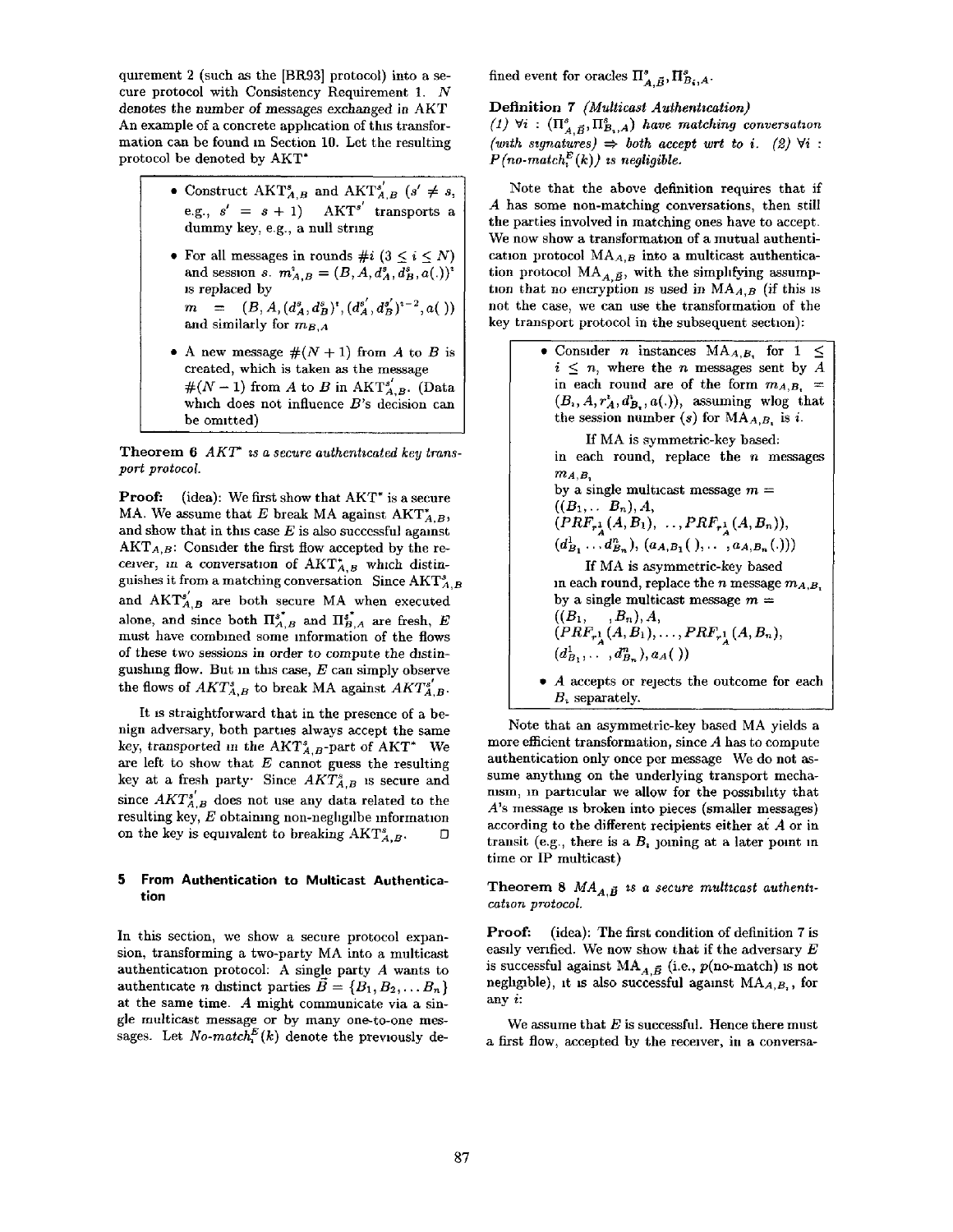tion of  $MA_{A,\vec{B}}$ , which distinguishes it from a matching conversation. Assume this flow is m the conver sation among  $(\Pi_{B_1,A}^s, \Pi_{A,\vec{B}}^s)$ . Since  $MA_{A,B_s}$  executed by itself is secure and since the use of *PRF* maintains the unpredictability of the message content relative among possible messages pieces of the big message of A, E must have used some information obtained by a flow of some  $\Pi_{B,.,A}^{s}$  or by the fields added to a flow by  $\Pi_{A,\vec{B}}^{s}$  when compared to  $\Pi_{A,B_{t}}^{s}$  We now show that in this case, E can also break  $MA_{A,B}$ , executed by itself: we distinguish two cases. Case 1: the "helpful" information originates in a message by  $\Pi_{B_1,A}^s$ . In this case, E can do the following when when  $MA_{A,B}$ , executes by itself: E executes a corrupt-query for  $B_1$ , observes the flows of  $MA_{A,B_1}$  and computes the helpful information on its own at  $B_j$ . Case 2- the "helpful" information originates in a message by  $\prod_{A,B}^{s}$  (wlog in a field destinated for  $\Pi_{B_1,A}^s$  in the first *authenticated* flow by  $\Pi_{A,\vec{B}}^{s}$ . In this case E can do the following when  $MA_{A,B}$ , executes by itself it uses this helpful field to compute a corresponding flow in  $MA_{A,B_{1}}$ , which will be accepted by  $\prod_{B_i,A}^{s'}$  We are assured of this acceptance, since  $\Pi_{B_1,A}^{s'}$  does not interact with  $\Pi_{B_1,A}^s$  and thus is not aware that this flow shares some fields (e.g, nonces) a flow received by  $\prod_{B_1,A}^s$ Thus we have reached a contradiction

Since the *PRF's* "task" is to hold the message pieces together m the same message:

**Corollary** 9 *If a one-to-many transport mechanzsm zs used (e.g., szmultaneous broadcast medzum), then the use of PRF is unnecessary.* 

# **6 From Auth. Key Transport to Multicast Key Transport**

In this section, we show a secure protocol expanston, transforming a two-party AKT into a multicast key transport protocol: A single party A wants to transport the same key to a group of other parties  $\vec{B} = \{B_1, B_2, \ldots B_n\}$ . An oracle  $\prod_{A,\vec{B}}^s$  (or  $\prod_{B_j,A}^s$ ) is fresh if 1) It has accepted, 2) it is unopened, and noncorrupt, and 3) there is no opened or corrupted oracle engaging in a matching conversation with any other oracle m session *s,* where s defines the group as the set of oracles  $B_t$  engaging in a matching conversation with the group leader A.

# Definition 10 *(Multzcast Key Transport)*

 $(1)$   $\Pi$  *is a secure multicast authentication protocol.* (2) In presence of a benign adversary  $E$ ,  $\Pi_{A,\vec{B}}^s$  and each  $\Pi_{B,\,A}^s$  accept the same key, chosen according to *a predefined d~stmbutzon. (3) E cannot dzstmgmsh an accepted key at a fresh oracle from a random value w~th non-neghgzble probabzhty.* 

We now show a transformation of a secure key transport protocol  $\text{AKT}_{A,B}$ , in which the key is transmitted from  $A$  to  $B$  into a multicast key transport protocol  $MKT_{A,\vec{B}}$ , where we assume that AKT does not transmit any unencrypted data Otherwise, we can simply combine this transformation with the one in the previous section, as demonstrated for a concrete application in Section 10

> • Consider *n* instances  $AKT_{A,B_r}$  for  $1 \leq$  $i \leq n$ , where the n messages sent by A in each round are of the form  $m_{A,B}$  =  $(B_1, A, r_A^i, e_(d_A^i, d_B^i), a(.)$ , assuming wlog that the session number is  $i$ .

If AKT is symmetric Always replace the *n* messages  $M_{A,B_i}$  by a single multicast message  $m =$  $(B_1, \ldots, B_n), A,$ 

 $(PRF_{r_A} (A, B_1), ..., PRF_{r_A} (A, B_n)),$  $(e_{A,B_1}(\hat{d}_A^1, d_{B_1}^1), \ldots, e_{A,B_n}(\hat{d}_A^1, d_{B_n}^n)),$  $(a_{A,B_1}(\cdot),...,a_{A,B_n}(\cdot))$ 

If AKT is asymmetric: Always replace the *n* message  $m_{A,B_t}$  by a single multicast message  $m =$  $(B_1, B_n), A$  $(PRF_{r1}(A, B_1), \ldots, PRF_{r1}(A, B_n)),$ 

$$
e_{B_1}(d_A^1, d_{B_1}), \ldots, e_{B_n}(d_A^1, d_{B_n}), a_A()
$$

 $\bullet$  A accepts or rejects the outcome for each  $B<sub>i</sub>$  separately

Theorem 11  $MKT_{A,\vec{B}}$  is a secure multicast key trans*port protocol.* 

**Proof:** (idea): Same proof as for Theorem 8 shows that MKT is a secure multicast authentication protocol. Since  $\Pi_{A,B_i}$  is only fresh, if all member-oracles are fresh, and each key transport is secure separately, a possible success of  $E$  implies that  $E$  knowing some flow containing the (encrypted) key helps in guessing the key within the same session (i.e, without any additional chosen message attacks). But this gives  $E$ the capability of breaking the underlying AKT.  $\square$ 

#### **7 Multicast Perfect Forward Secrecy**

In this section, we show an expansion, which achieves the notion of forward secrecy for Multicast Key Transport This notion Is important and has been an issue in the context of two parties. We extend the notion of a session as follows

#### Definition 12 *(Sesswn)*

*Gollection of data messages sent within the same group. The collection can be defined, e.g., by the leader.* 

Definition 13 *(Forward-Secret Sesswn-Key Trans-*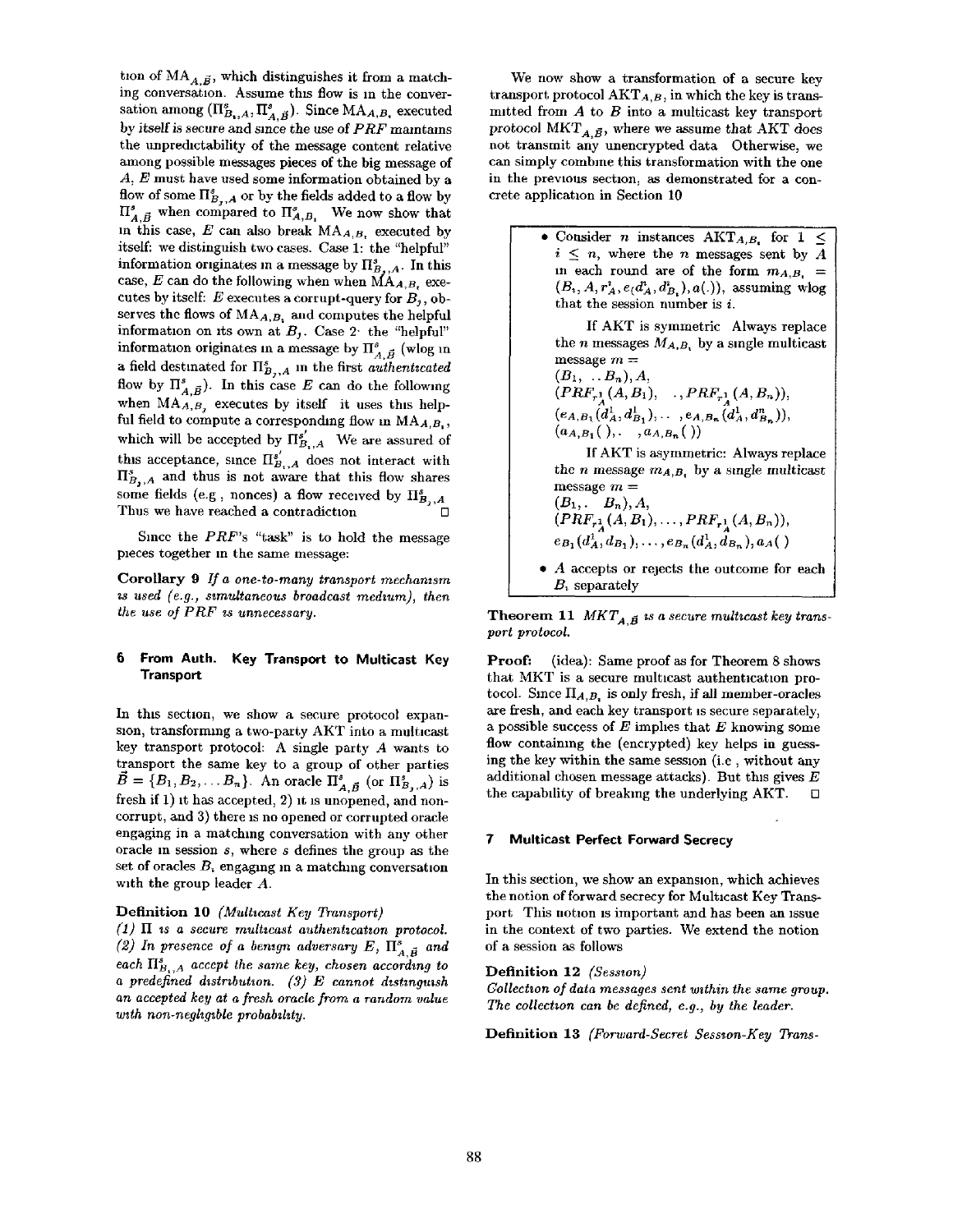# $port)$

 $(1)$   $\Pi$  *is a secure multicast authentication protocol. (2) In presence of a benign adversary E,*  $\Pi_{A,\vec{B}}^s$  and each  $\Pi_{B,A}^s$  accept the same session-key, according to *a predefined dzstmbutzon. (3) E cannot dzstznguzsh an accepted key for a sesswn a at an oracle, whzch was fresh until the end of*  $\sigma$  *(but E is allowed to corrupt it at any point thereafter), from a random string.* 

We now show a reduction from an asymmetric and a symmetric MKT to a forward-secret sessionkey transport protocol FSSKT.

- We assume a group which already shares a group-key.
- Each group-member chooses a short-lived pubhc and private key (wa some standard key generating function  $G$ ).
- Each member executes a symmetric 2-party AKT protocol *s-AKT* with the leader which uses the group-key to securely transport the member's short-lived public key to the leader.
- The group leader distributes a session group-key by executing an asymmetric MKT protocol *a-MKT,* which uses the short-hved keying material.
- Each member uses the session group-key to transmit data to any other member during the session
- At the end of the session, each member removes all short-hved keying material

Theorem 14 *FSSKT zs a secure forward secret key transport protocol.* 

**Proof:** (idea): Since *a-MKT* is a secure multicast authentication protocol, FSSKT is as well. In the presence of a bemgn adversary, *s-MKT* dehvers the short-lived keying material of every group-member to every other group-member and *a-MKT* dehvers the session key from the leader. We now show that the session-key is protected We assume that  $E$  is successful against FSSKT. (1) *s-AKT* is a secure authenticated key transport protocol (2) *a-MKT is*  a secure multicast key transport protocol. (3) the private keys used in *a-MKT* and the session-key are removed at the end of s. (4) the private keys used m *a-MKT are* never transmitted. (1) and the fact the  $E$  cannot execute a corrupt-query until  $s$  has terminated imply that every member receives every other members public key. This together with  $(2)$  implies that  $E$  cannot guess the session-key before  $s$  has terminated. (3) and (4) imply that  $E$  cannot guess the session-key after a corrupt-query, which was executed after the termination of  $s$ .

# **8 Group Management: Access Control & Group-Key Transport**

We first discuss the requirements of *access control and group-key distribution (transport).* We then show how the protocols developed so far can be used as building blocks to obtain secure and robust solutions.

We assume that there is a group-leader  $A$ , which manages a group of parties  $B<sub>t</sub>$ . A distributes a groupkey  $\kappa_A$  to a party  $B_i$ , if  $B_i$  requests membership in the group and is in the group's access hst, which is maintained by A. A also maintains a list of current members. Access control and group-key distribution essentially requires that each party obtains the groupkey upon request if and only if it is on the access control list and that the group leader maintains an accurate list of parties which are currently members of the group. Let *ACA* be the access control hst, let *LA* be the hst of current members, both located on A, let req-member<sub>B</sub>, be true if  $B_t$  has requested membership, and let members, be true if  $B<sub>i</sub>$  has obtained membership.

Definition 15 *(Access Control and Group-Key Trans*port  $AC-GKT_{A,G}$ 

- *1.*  $B_i \in L_A \Rightarrow (B_i \in AC_A \text{ and } \text{req-} \text{member}_{B_i})$
- 2. member<sub>B,</sub>  $\Rightarrow$  (B<sub>i</sub> holds group key  $\kappa_A$  and  $B_i \in$ *LA)*
- *3. In the presence of a benzgn adversary. (reqmember<sub>B</sub>*, and  $B_i \in AC_A$ )  $\Rightarrow$  *member<sub>B</sub>*,)
- *4. Group key zs secure in the sense of Definztwn 10 A sesswn key for the group assures prefect forward* secrecy.

The first requirement ensures that if the leader accepts a new group member, that this party is on the access control list and has indeed requested to join. The second requirement guarantees that if a party accepted the membership, it indeed obtained the group-key and is included on the leader's grouphst The third requirement ensures that if a party on the access control list requests to join, the leader honors the request

## **8.1 Embedding MKT and FSSKT into AC-GKT**

We would like to build a secure AC-GKT protocol out of secure MKT- and FSSKT-protocols Those protocols are m turn budt out of AKT-protocols, such as presented in [BR93, BM97]. For an AKT, typically not much thought is given as to which side is generating the resulting session key. In our case, we clearly want the leader to chose the session key. Thus we embed an MKT protocol accordingly. Depending on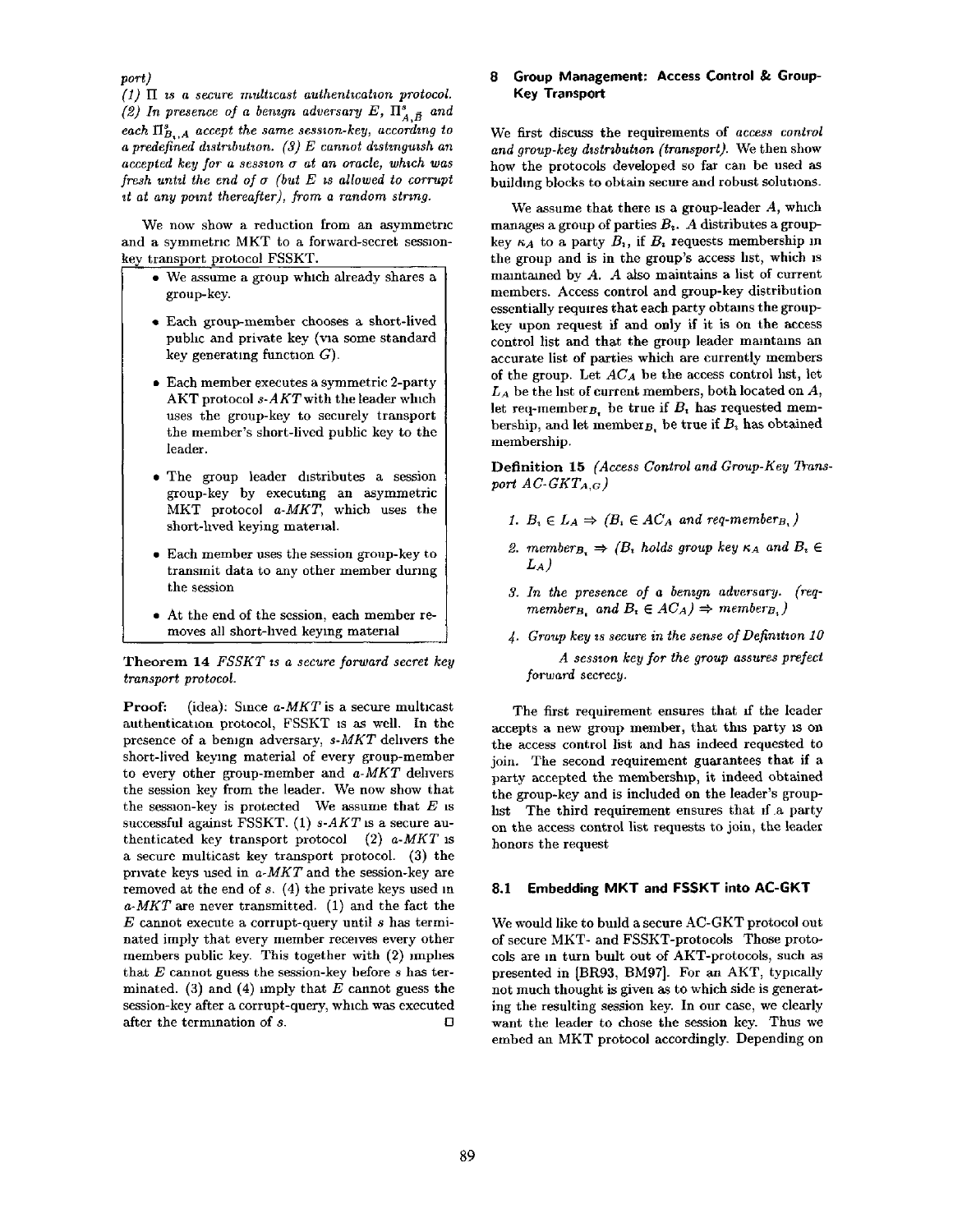the MKT (in fact, the underlying AKT), either the leader or the members initiate the protocol In the first case, we embed the protocol such that the leader uses the first message to announce the group formation. In the second case, the members use the first message to indicate a join-request. In this case, we need to have a separate group announcement mechanism. This might be via a shared whlteboard ("pull") or another multicast ("push"). If authentication is needed, this can be implemented via a leader initiated  $MA_{A,\vec{B}}$ , where the group announcement is included in the last message of the leader.

We now show a solution, assuming that the underlying AKT imphes that the prospective members initiate the protocol. Let s-MKT\* (a-MKT\*), denote an Authenticated Multicast Key Transport Protocol with Consistency 1 using symmetric (asymmetric crypto) and let FSSKT be a forward secret sessionkey protocol. The protocol  $P^*$  used below either denotes s-MKT\* or a-MKT\*, depending whether initially the leader shares a key with each prospective member or whether some public-key infrastructure is available

- Upon setting req-member<sub>B</sub>, to true,  $B_i$  initiates its part of  $P_{A,B}^*$ .
- A only participates with  $B_i$  in  $P_{A,\vec{B}}^*$  if  $B_i \in$ *ACA*
- A waits to collect all (or a number above some threshold) initial messages from  $B<sub>1</sub>$ and then engages in  $P_{A,\vec{B}}^*$  to distribute  $\kappa_A$
- After accepting with respect to  $B_i$ , A includes B, m *LA.*
- After accepting,  $B_i$  sets member<sub>B</sub>.
- To implement a forward-secret sub-session, FSSKT (using s-MKT\* and a-MKT\* as subroutines) is invoked.

Theorem 16 *Above is a secure AC-GKT.* 

**Proof:** (idea): Condition 1:  $B_i \in L_A$  holds only if A accepts AC-GKT and thus (1) A had verffied that  $B_t$  is in  $AC$  and (2) A had a matching conversation with  $B_t$ , which implies that  $B_t$  had sent the first message. Condition 2: member<sub>B</sub>, holds only if B, accepts AC-GKT and thus executed an MKT with Consistency 1 Condition 3 and 4 follow directly from MKT correctness.

# **9 Group Policies**

In a broadcast network, group-announcement and termination can be implemented via a leader initiated  $MA_{A,B}$  protocol. A member joining or (smoothly) leaving an existing group can execute a two-party

authentication protocol (incremental two-party addition to the existing multicast protocol which maintains security and efficiency).

According to the *group pohcy,* a change in the composition of the group, might necessitate to redistribute a group key Further discussions on group policies are beyond the scope of this paper.

# **10 Actual Protocols via Transformations**

In this Section we apply our method on concrete examples. In the following,  $(x)_{PEK_B}$  denotes encryption of x under B's public key and  $(m)_{SSK_B}$  denotes the message  $m$  together with  $B$ 's signature on  $m$  Let  $(x)_{K_{A,B}^1}$  denote the encryption of x under a shared key and let  $(m)_{K^2_{A,B}}$  denote the message m together with its message authentication code (MAC) under a shared key.  $R_B$  and  $r_B$  denote nonces of  $B$ . We assume an underlying synchronous broadcast mechamsm to simplify the exposition of the resulting protocols

In Figures 2 and 3, we recap the s-AKT protocol presented by Bellare/Rogaway ([BR93]) and the a-AKT protocol by Blake-Wilson/Menezes ([BM97]), respectively. Figure 4 shows the Blake-Wilson Menezes AKT protocol, after being transformed to fulfill Consistency 1 and subsequently transformed into a multicast key transport protocol. Finally, Figure 5 shows the Bellare/Rogaway key transport protocol, after it has been transformed into a multicast key transport protocol with Consistency 2. The results in this paper immediately imply that both these protocols are proven secure, given that their respective precondition of each member having a public/private key pair or the leader sharing a secret key with each member, is satisfied.



Figure 2. Blake-Wilson/Menezes asymmetric auth. key transport (a-AKT) protocol

## **11 Conclusion and Outlook**

We have designed a basic "arsenal" of secure group management protocols. Rather than starting from scratch, we have systematically transformed basic, previously proven secure two-party protocols into the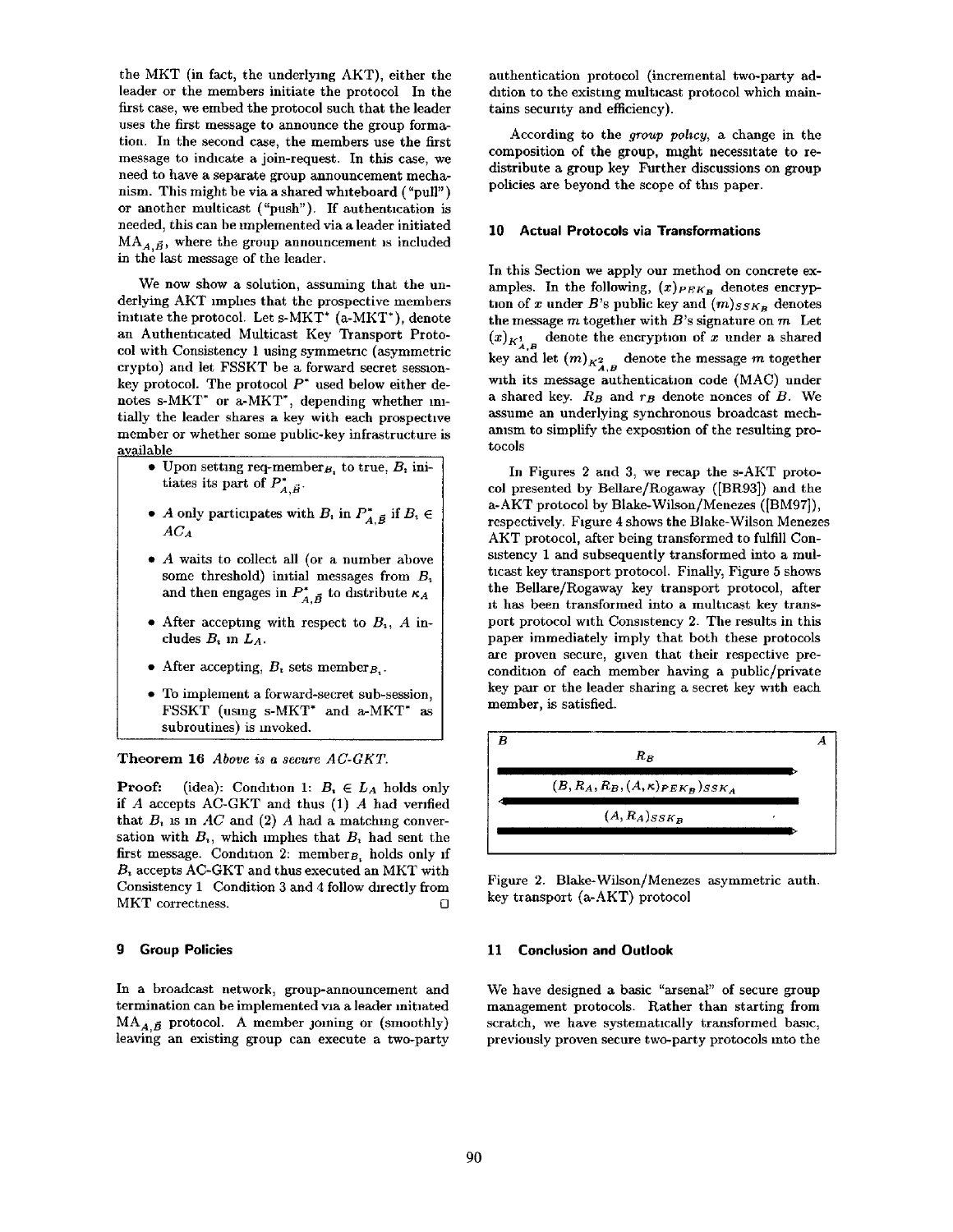

Figure 3: Bellare/Rogaway symmetric auth key transport (s-AKT) protocol



Figure 4 a-MKT with Consistency 1; Blake-Wilson/Menezes as starting point

desired protocols By doing so, we have obtained intuitive and simple protocols whose proof of security is more straightforward than if we had started from scratch.

We beheve that this approach will prove useful for a number of other applications, which are based on authentication and key transport One such direction, is embedding multicast protocols within a network topology in the presence of misbehaving nodes inside and outside the multicast group Another future direction is incorporating the work on the multiparty Diffie-Hellman based protocols (e.g, [STW96, BW98, AST98]) into the protocol expansion framework

#### **References**

- $[AMP96]$ [AST98] A Azlz, T MARKSON, H PRAFULLCHANDRA, SKIP Extensions for IP Multicast *Internet Draft,* 1996 G ATIENESE, M STEINER, G TSUDIK, Authenti-
- cated Group Key Agreement and Friends Proc *ACM CCS,* 1998
- [B96] A BALLARDIE, Scalable Multicast Key Distribution *RFC-1949*, 1996
- [BC95] A BALLARDIE AND J CROWCROFT, Multicast Specific Security Threats and Counter-Measures *ISOC Symposium on Network and D~str~buted System Secumty,* 1995
- [BW98] K BECKER AND V WILLE, Communication Complexity of Group Key Distribution Proc  $ACM$ *CCS,* 1998.



Figure 5 s-MKT with Consistency 2; Bellare/Rogaway as starting point

- [BR93] M BELLARE AND P. ROGAWAY, Entity Authentication and Key Distribution *Crypto'93 D*  Stinson (Ed.)
- [BR95] M BELLARE AND P ROGAWAY, Provably Secure Session Key Distribution - The Three Party Case *27th ACM STOC,* 1995.
- [Be98] S M BELLOVIN, Cryptography and the Internet (invited talk) *Advances In Cryptology - Crypto 98, Sprlnger-Verlag LNCS 1462, H*  Krawzcyk (Ed), 1998, pp. 46-55
- [B-al-91] R BIRD, I GOPAL, A. HERZBERG, P JANSON, S KUTTEN, R. MOLVA, M. YUNG, Systematic design of 2-party authentication protocols, *Advances ~n Cryptology - Crypto 91,* J Felgenbaum (Ed) LNCS 576, Springer Verlag (1991)
- [B-al-95] R BIRD, A HEKZBERG, P JANSEN, R MOLVA, I GOPAL, S KUTTEN, AND M YUNG, The KryptoKnight Light-Weight Family of Authentication and Key-Distribution Protocols *ACM/IEEE Trans. on Networking,* March 1995
- [BM97] S BLAKE-WILSON AND A MENEZES, Entity Authentication and Authenticated Key Transport Protocols Employing Asymmetric Techniques *Secumty Protocols Workshop,* 1997
- $[C+99]$ R CANETTI, J GARAY, G ITKIS, D MICCIAN-CIO, M NAOR AND B PINKAS, Multicast Security A Taxonomy and Some Efficient Constructions Proc *IEEE INFOCOM,* 1999
- [DOW92] W DIFFIE, P VAN OORSCHOT, AND M WIENER, Authentication and Authenticated Key Exchanges *Designs, Codes, and Cryptography, 2,*  1992
- [FLP85] M J FISCHER, N. LYNCH, AND M PATERSON, Impossibility of Distributed Consensus with One Faulty Processor *Journal of the ACM,*  32(2) 374- 382, 1985
- [GGM] O GOLDREICH S GOLDWASSER AND S MICALI, HOW to Construct Random Functions. *J of the ACM 33,* (1986), pp 792-807
- [G97] L GONG, Enclaves Enabling Secure Collaboration over the Internet. *IEEE J. Selected Ares zn Comm.,* 15, 1997
- [G94] L GONG, New Protocols for Third Party-Based Authentication and Secure Broadcast *~nd ACM Con] on Computer and Communzcat\*ons Secumty,* 1994.